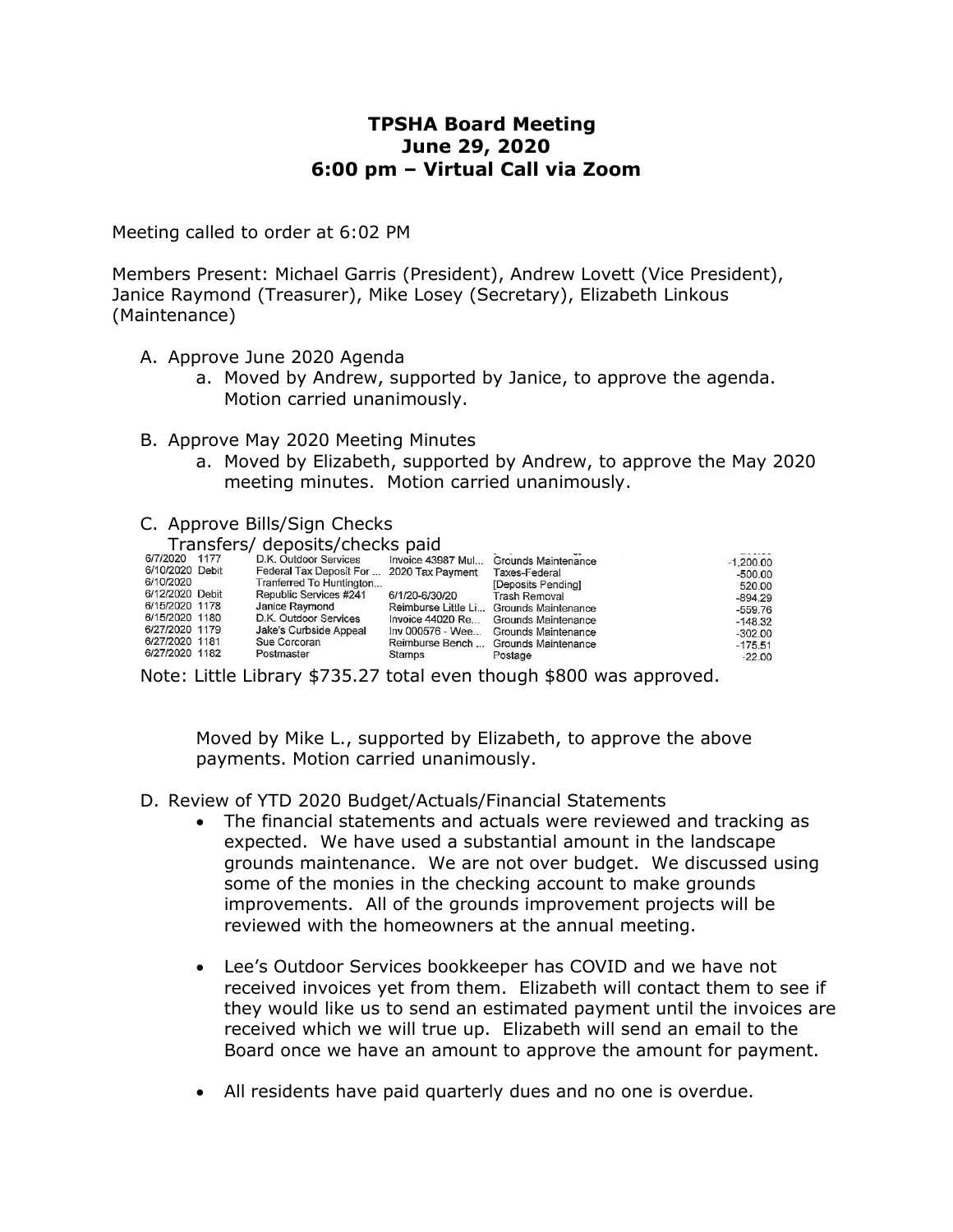A letter was received by CP Federal that they are changing from a federal to a state credit union. This provides more flexibility to allow them to have more members. It does not affect our account standing.

Moved by Mike L., supported by Mike G., to approve the Treasurer's report as submitted. Motion carried unanimously.

- E. Old Business
	- One mailbox lock still needs replacement at 7p. Elizabeth is working to get this replaced with the Vendor.

Moved by Mike G., supported by Janice, to approve up to \$100 to repair the lock. Motion carried unanimously.

# **Fence Repair/Replacement**

Elizabeth ad Mike G are working with the vendor to get the costs. We will have the vendor rebid with replacing most rails and some of the posts and we will revisit the cost for approval once the cost is known.

# **Little Library Box (LLB) at North Entrance**

Miss Dig is coming to mark any wires in the coming weeks. Once Miss Dig is complete, the little library box, stones and bench will be installed.

### **Road Crack Sealing**

Mike met with Kris Foondle. Kris recommended to seal the entire subdivision in 2021 or 2022. It would not be cost effective to seal this year because the cracks are so small now. One more complete subdivision seal should last us about 10-15 years or so before the road will need to be redone. They are in excellent shape currently. The Board will defer this to next summer to continually reevaluate.

#### **Checking Account Balance**

Will be reviewed at the annual meeting. We will know more after the fence repair quote comes in.

#### **Mailboxes**

They need cleaned. The Board will purchase some cleaner and clean off all the boxes.

# **Neighborhood Summer Party**

Planning on hold during COVID orders.

# **Lighting at Entrances**

Per last meeting, we discussed making improvements to the quality and quality of lighting at the north and south entrances as well as adding spotlights to highlight outer and middle pillars. We will pursue this once the work stoppage order is no longer in force.